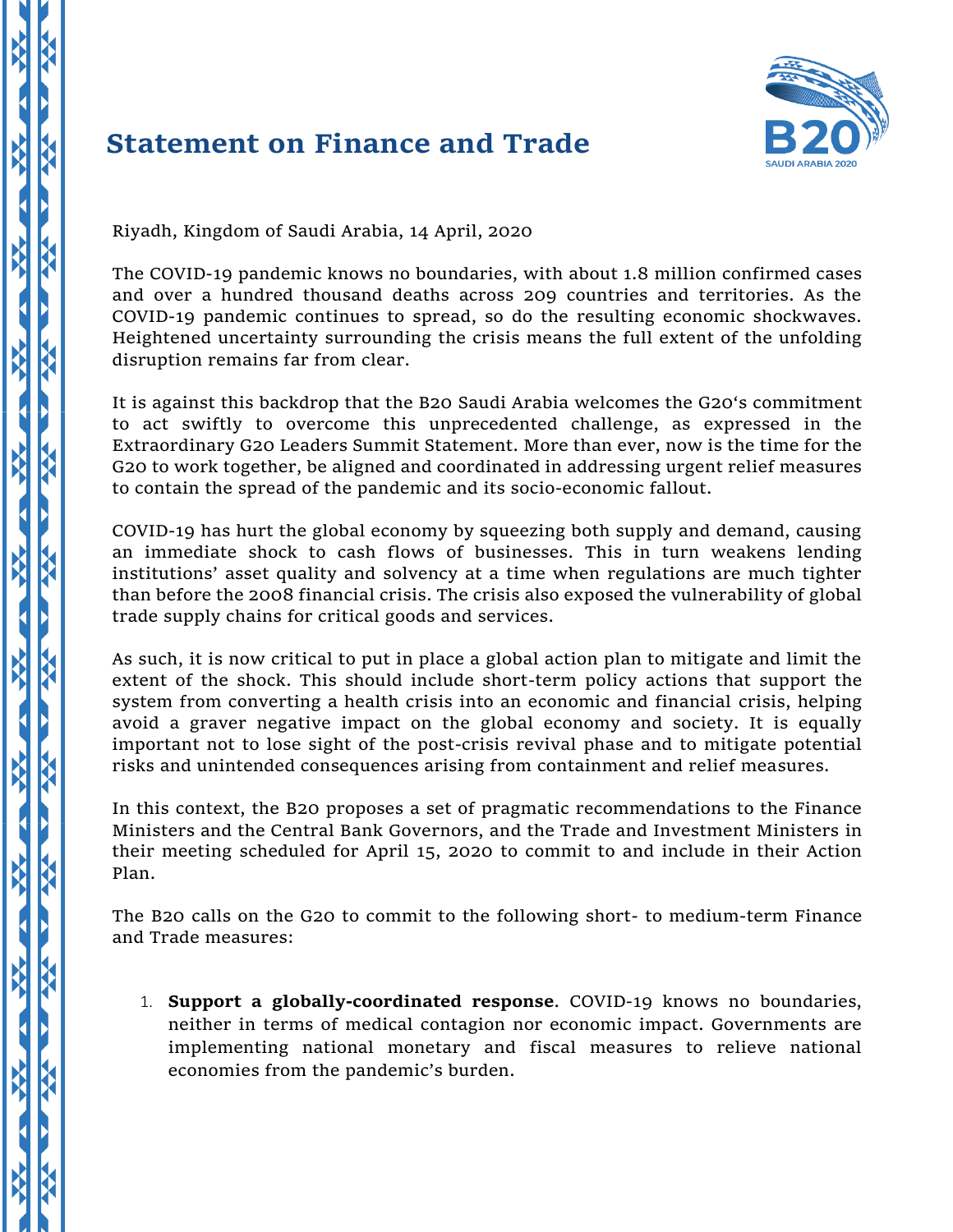

- o In an intricately inter-connected and co-dependent global system of finance, trade, investment, technology, and governance, the crisis should be contained with globally coordinated measures.
- $\circ$  The response calls for coordinated fiscal, monetary, trade, and prudential measures, and collaboration between global standard setters such as the Financial Stability Board, the Basel Committee on Banking Supervision, International Organization of Securities Commissions and the International Association of Insurance Supervisors, and multilateral institutions including the World Trade Organization, the IMF, the World Bank, and the United Nations.
- o IMF supported by other multilateral institutions should track and conduct diagnostic analysis of impacts of national measures, to enable governments make informed policy decisions.
- o Coordination is also needed to provide support to the world's most vulnerable economies.
- 2. **Continue to monitor and provide globally-coordinated support to countries with heavily-disrupted balance of payments.** In some countries, COVID-19 related trade disruptions has made an outsized impact on balance of payment. Addressing the condition and mitigating its cascading impacts requires coordination with global institutions such as the IMF and World Bank, and regional multilateral institutions.
- 3. **Given the importance of USD currency in financing Global Trade flows and the shortage of USD liquidity, the establishment of USD swap lines by the US**  Federal Bank with 14 countries has gone a long way towards easing USD liquidity. As this crisis is systemic and global in nature, coordinated action by the central banks of many emerging markets, the IMF, World Bank and the US-Fed may be needed to address the issue of USD liquidity.
- 4. **Continue support for lending institutions.** This support must protect services – on both the supply side and demand side – with a particular focus on the most vulnerable MSMEs and citizens.

K

Ķ

o **Protecting supply.** The following measures can be taken to protect the supply of services: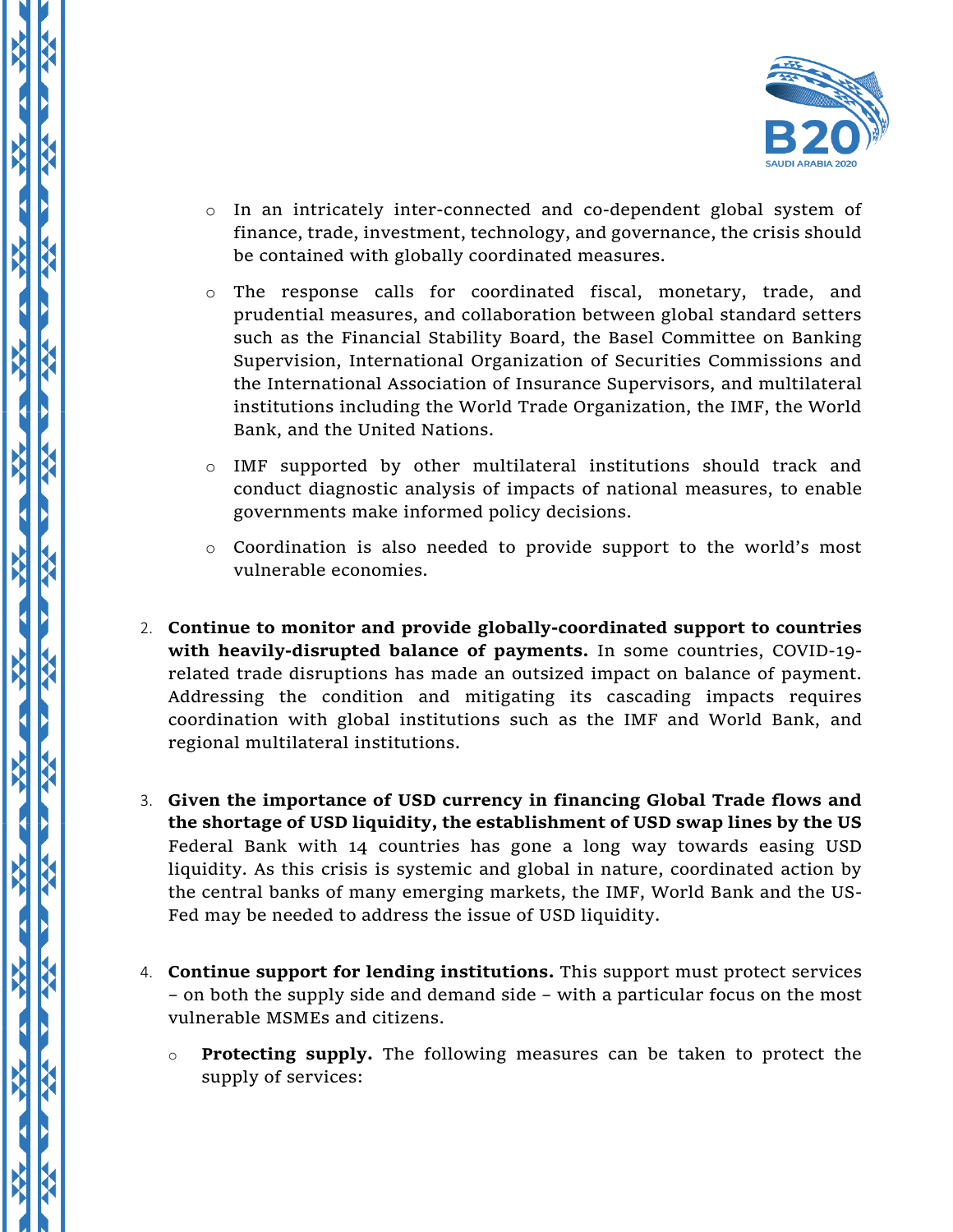

- o **Increase market liquidity** to strengthen business continuity through fiscal stimulus. This should be channelled to the most distressed sectors and the most vulnerable companies to ensure the survival of essential activities and make sure they remain functional.
- o **Temporarily enact available flexibility mechanisms for prudential standards to encourage countercyclical measures.** This reduces the impact of the economic shock, prevents company closures, enhances customer confidence, and allows lending institutions to use the buffers put in place by post-2008 reforms. This includes**:**
	- **Utilizing capital buffers** to increase market solvency and support struggling businesses to reduce the chances of defaults.
	- **Increasing bank lending capabilities** by reducing countercyclical buffers.
	- **Boosting bank liquidity** by allowing banks to operate below their liquidity coverage ratio.
	- **Postponing stress tests and implementation of non-timesensitive reforms** to help lending institutions respond to market needs without the risk of penalties.
	- **Managing NPLs and provisions on bank balance sheets** by rapidly evolving practices on measures to stimulate bank lending so they can adhere to regulatory requirements and risk management protocols while structurally strengthening their external funding mechanisms. For example, purchasing bank NPLs via government backed investment vehicles (at appropriate pricing), which will help them free up capital and allow for a healthier bank balance sheet to raise external financing.
	- **Relaxing the application of IFRS 9 Principles in calculating expected credit loss (ECL) and classification of borrowers into Stage 2** if businesses are impacted by COVD-19, by defining clear and fair criteria to rate borrowers based on the COVID-19 impact on their businesses.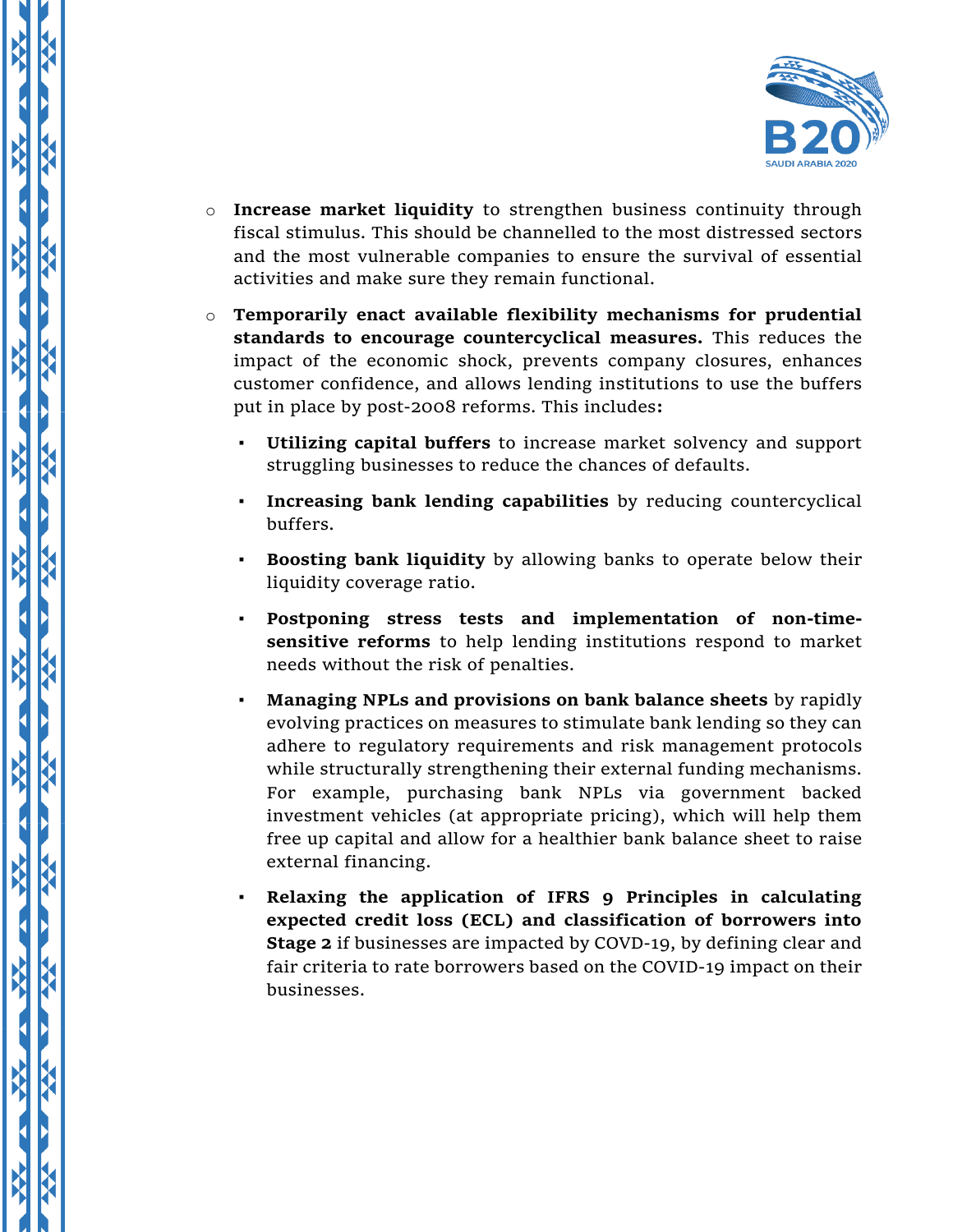

- **Providing a government guarantee mechanism** to critical initiatives, and recognizing these funds in the prudential and accounting frameworks, to put to use through the banking system, allowing banks to distribute funds through proven channels in a timely and seamless manner, new and partial guarantee schemes should be considered.
- **Targeted recalibration of the leverage ratio to enable banks to keep credit flowing.** This recalibration should exclude sovereign debt holdings and central bank deposits from the calculation of the ratio**.**
- o **Sustaining demand.** Several measures can be taken to sustain demand through this disruptive period.
	- o **Transfer value to the households and firms with the highest exposure** through:
		- **Supporting funding through MSME-specific packages,** such as reducing or postponing tax payment.
		- **Providing financial support to companies, particularly MSMEs, and sectors** most hit by the crisis, e.g. gastronomy, travel and tourism to help them quickly revive their businesses post-crisis.
		- **Maintaining disposable income and ease household expenses for the most vulnerable citizens** through employment-protection packages and subsidies**,** such as reducing the fixed cost of utilities, and distributing non-cash vouchers and basic goods.

## o **Safeguard employment through:**

 $\frac{1}{2}$ 

X

X

Ķ

- **Relaxing labour market regulations** by temporarily subsidizing wages, training, vacations, medical-leave, or child care, supporting temporary hiring of remote labour, or relaxing certification / licensing requirements particularly for essential workers where health and safety are compromised.
- **Redeploying jobs** by increasing match-making labour programmes, providing allowances for employee training programmes, facilitating employer to employer temporary reallocation, or rapidly re/up-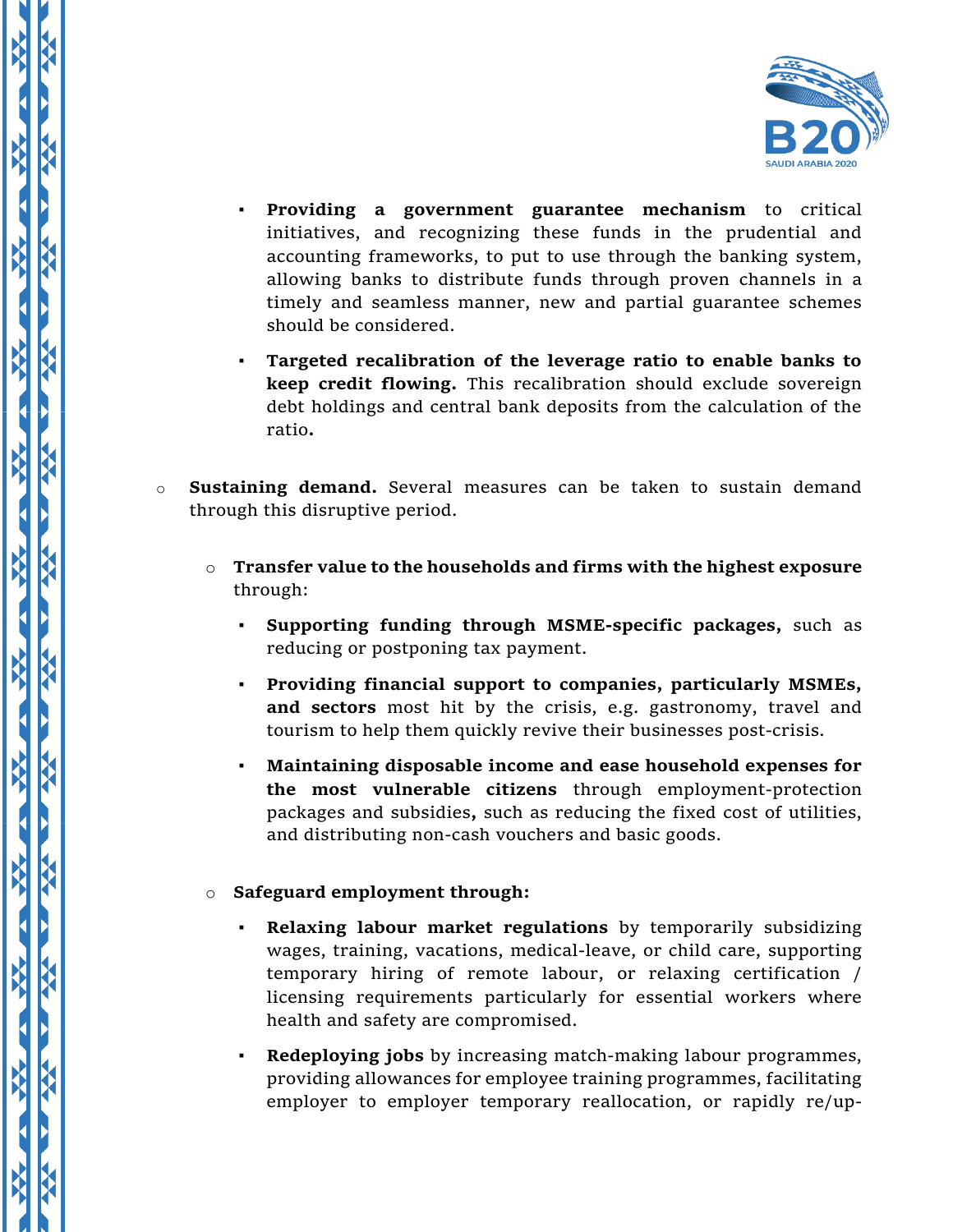

skilling, licensing, and hiring for essential workers (e.g., healthcare, truck drivers) and adjacent (e.g., childcare for essential workers) where there may be gaps.

- o **Support businesses** that are highly exposed to global trade and domestic demand, and have large workforces and debt-heavy capital structures. Transferring value through a set of channels such as taxation authorities, utilities, and company registries can help these businesses stay afloat.
- o **Maintain public funding to projects already in the pipeline and projects in critical sectors** such as infrastructure, to avoid a reverse impact in the future.
- 5. **Create a favourable fiscal and regulatory environment to ensure a strong rebound of companies** and the global economy once the pandemic subsidies. Include incentives for businesses and entrepreneurs that develop innovative solutions for sustainable and resilient health care systems and sector supply chains.
- 6. **Support flexible channels to execute relief and COVID-19-responseprogramme funding.** Fund distribution is a time-sensitive process, and launching new products takes time that is not available in the current crisis. It is therefore imperative that regulators allow variations in the financial products offered, and allow banks to use existing systems to expedite the provision of new funds.
- 7. **Prevent disruptions in global supply chains to enable effective crisis response in the short-term and enhance resilience in the medium-term.**  Measures including the following must be taken:
	- o **Refrain from taking any protective measures (including tariffs and export restrictions) against WTO rules that interfere with the global trade of goods and services** especially front-line medical and healthcare products and supplies, critical secondary supplies including fresh foods, nuclear spare parts, water purification products and services.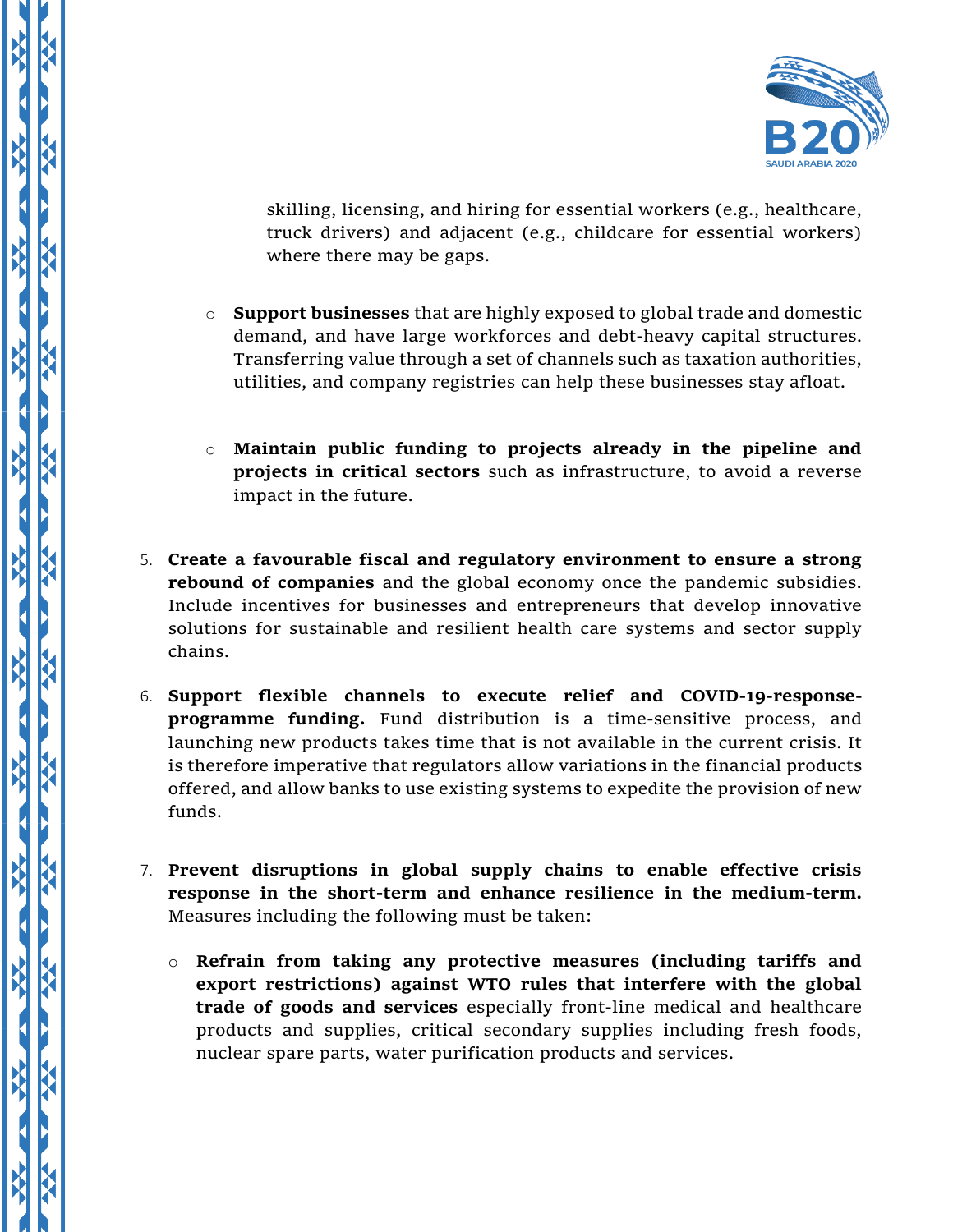

- o **Remove tariffs on protective supplies used in the fight against COVID-19,** currently with an average tariff of 11.5% reported by the WTO.
- o **Ensure availability of food to vulnerable groups of society**, which cannot access food or cannot afford it due to shutdowns preventing them from earning the needed daily wage to do so.
- o **Ensure opening and servicing of infrastructure, including ports, road, rail, cargo airports, critical for the movement of goods across regions and to lockdown areas**, and ensuring that operators and their staff can speedily and safely do their work.
	- o **Expedite release and clearance of goods at customs to avoid slowed down supply chains**, and work to provide up to date information on measures in place to ensure safe but speedy customs processing.
	- o **Provide support to countries with fewer resources and emergency planning capacity to facilitate better crisis management** and avoid unnecessary shutdown of points along global supply chains.
	- o **Ensure farmers around the world are able to sell and/or export their upcoming harvests without disruptions** to avoid further financial losses and limit global food waste.
- o **Collaborate to formulate economic strategies on how to best produce, scale and distribute critical goods and services** (e.g. protective gear, ventilators and vaccinations). Such plans must also address how less developed markets can be served with critical goods and supplies.
- o **Launch a dialogue post-crisis on how to make global supply chains more resilient** against future pandemics. Such assessment must also focus on support and enablement measures for the logistics sector.
- 8. **Enable continued global trade during the crisis via trade finance and needed investments.** 
	- o **Reduce the capital treatment for MSME exposures** for lending to a Risk Weight between 75 and 85 percent in line with the Basel 3 proposed regulations. This will ensure availability of trade finance to MSMEs, to support ongoing production in critical sectors and keep credit flowing.